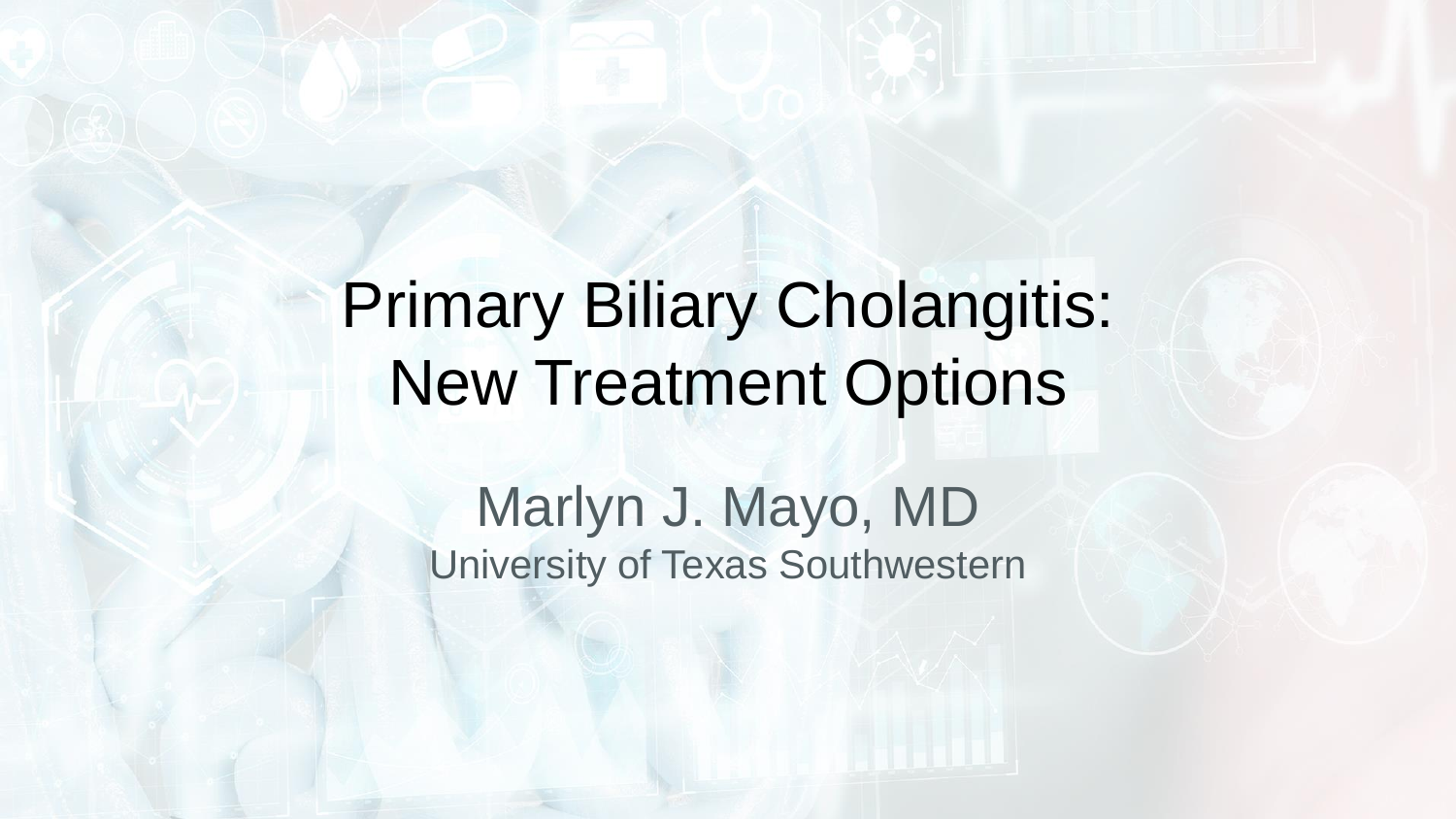# **Disclosures**

- Intercept: Clinical Trial Agreement (PBC)
- Cymabay: Clinical Trial Agreement, Consulting (PBC)
- Glaxo Smith Kline: Clinical Trial Agreement, Consulting (PBC)
- Target: Clinical Trial Agreement, Consulting (PBC)
- Mallinckrodt: Clinical Trial Agreement (Hepatorenal Syndrome)
- Mirum: Clinical Trial Agreement, Consulting (PBC)
- Salix: Clinical Trial Agreement (Hepatic Encephalopathy)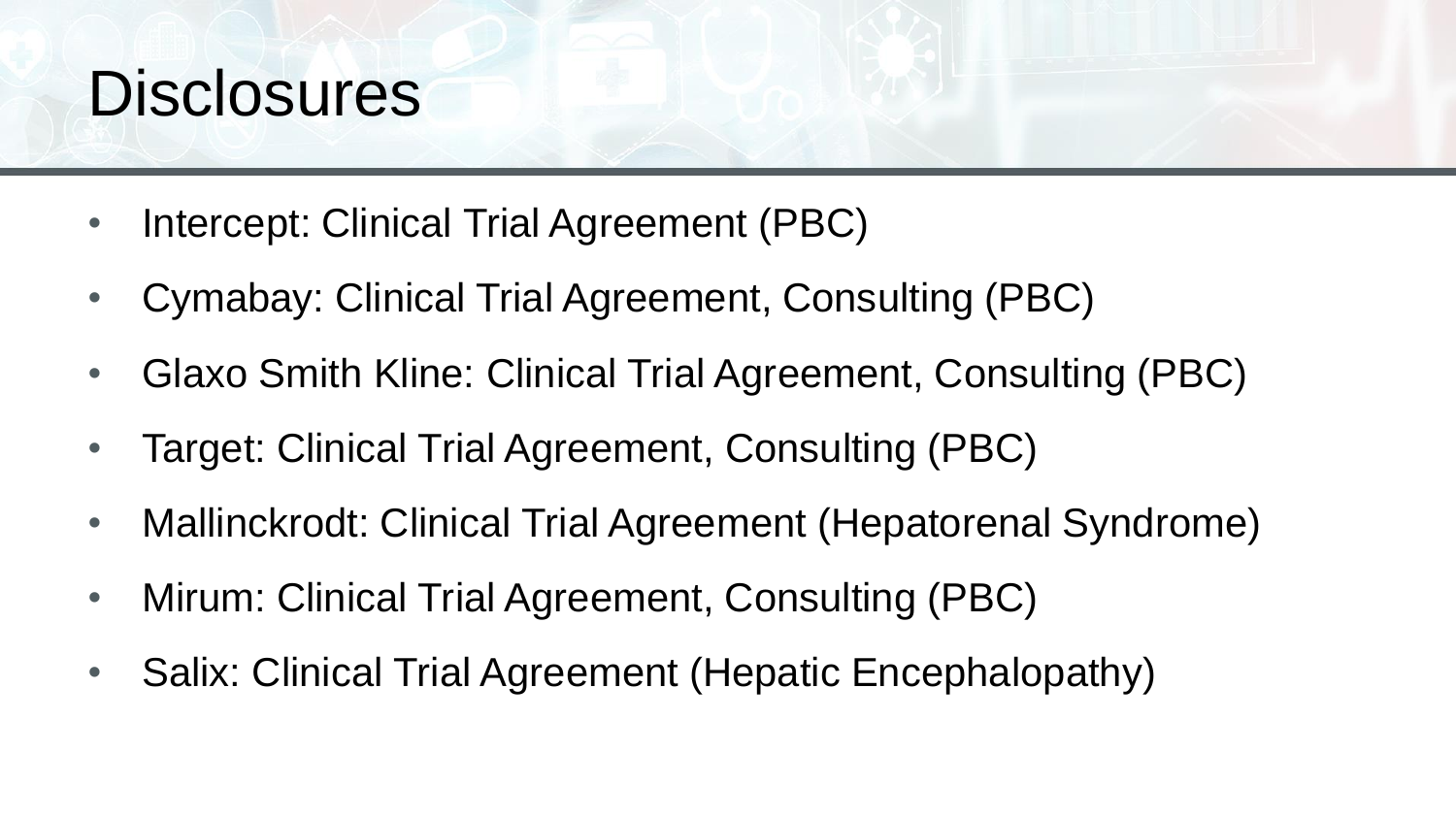# Primary Biliary Cholangitis/Cirrhosis

Chronic cholestatic liver disease characterized by inflammatory destruction of small/medium sized bile ducts



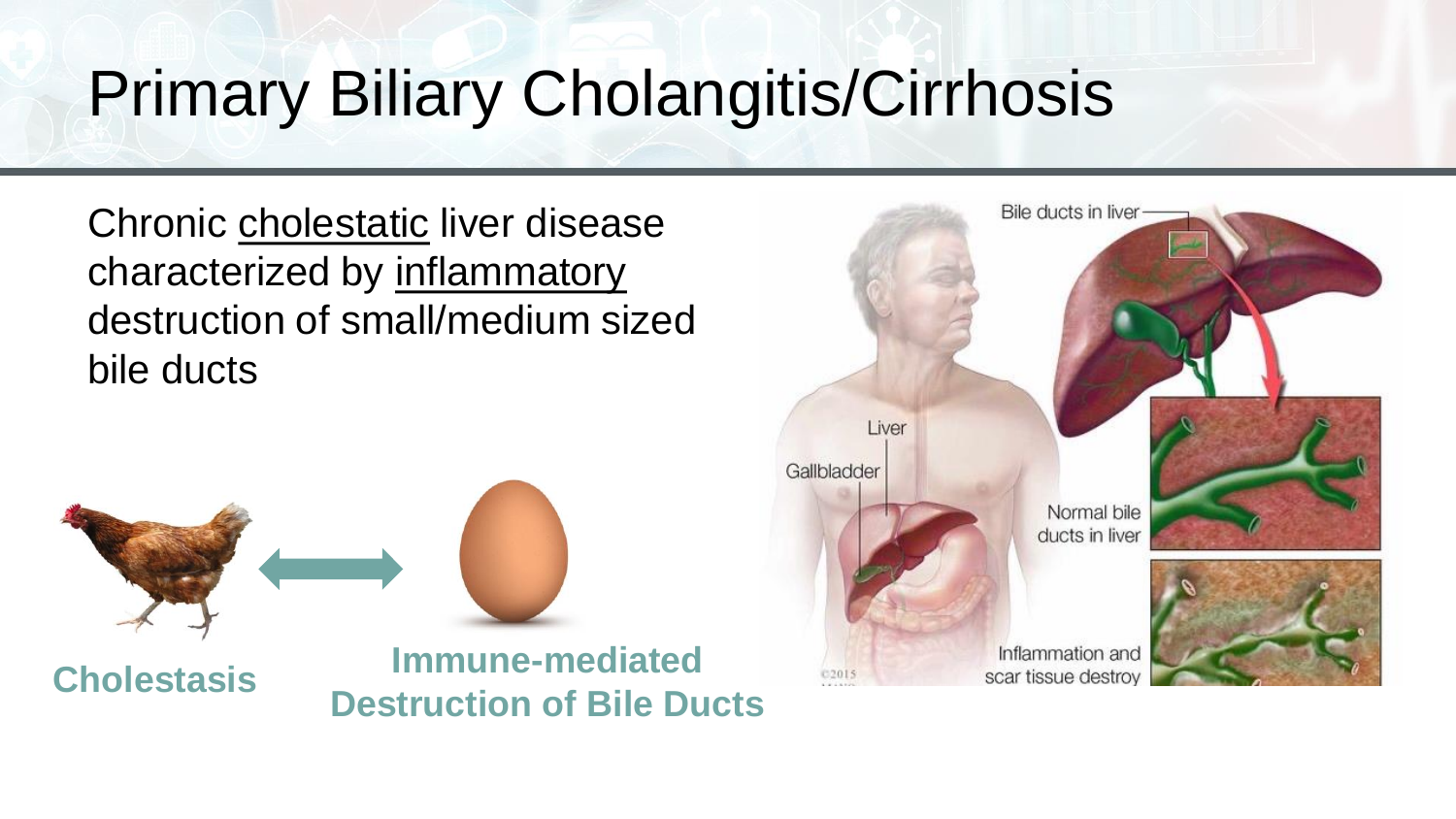## Liver Biopsy Is Not Required for Diagnosis of PBC if…

- AMA positive
- Elevated Alkaline Phosphatase > 6mo
- AST/ALT <500
- No suspicion of other liver disease (e.g., NASH)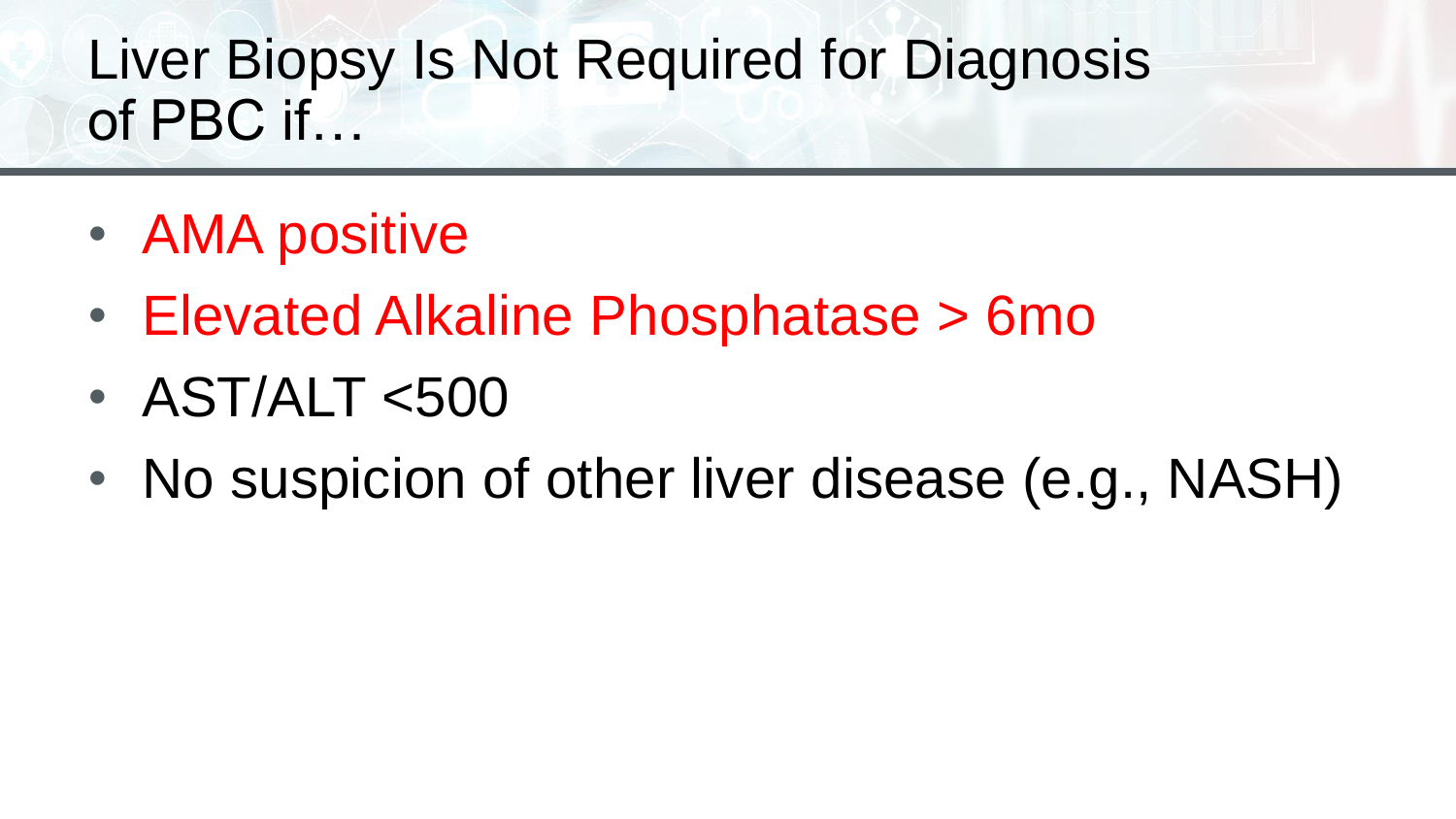## Ursodeoxycholic Acid (UDCA,Ursodiol, Urso)

- A naturally occurring Hydrophilic bile acid
- Enriches bile pool from 1% to 40% UDCA at 13-15 mg/kg
- Decreases ability of bile to enter cell membrane and cause damage
- Increases fluidity of bile
- Increases AE2 expression
- Restores HCO3- umbrella
- FDA approved for PBC







Ursus=Bear.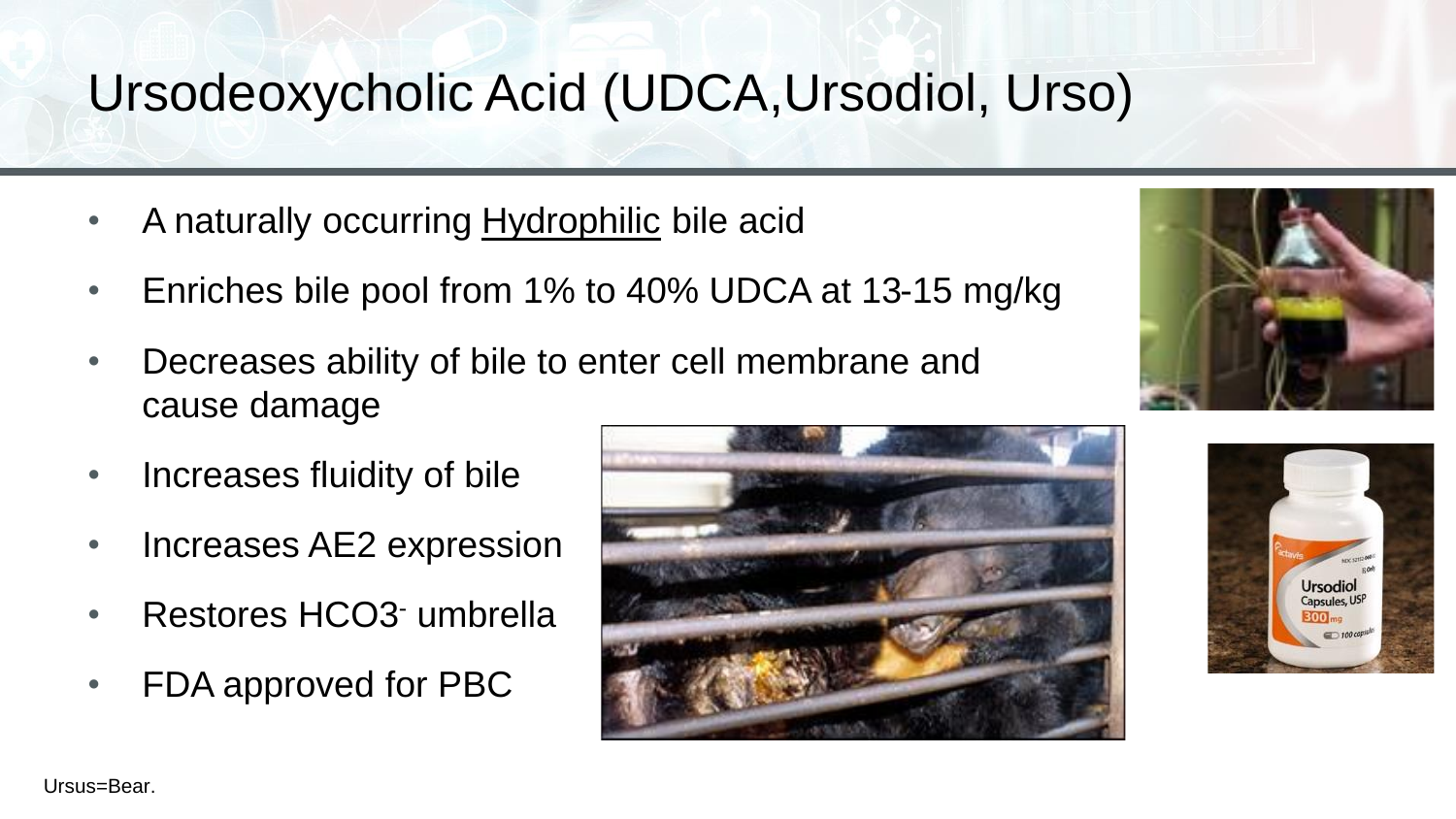# Summary of Ursodiol Benefit in PBC

- Improves biochemical liver tests
- Delays histological progression
- Prolongs *expected* survival without liver transplantation

#### However:

Transplant-free survival of ursodiol-treated patients is significantly lower than age/sex-matched controls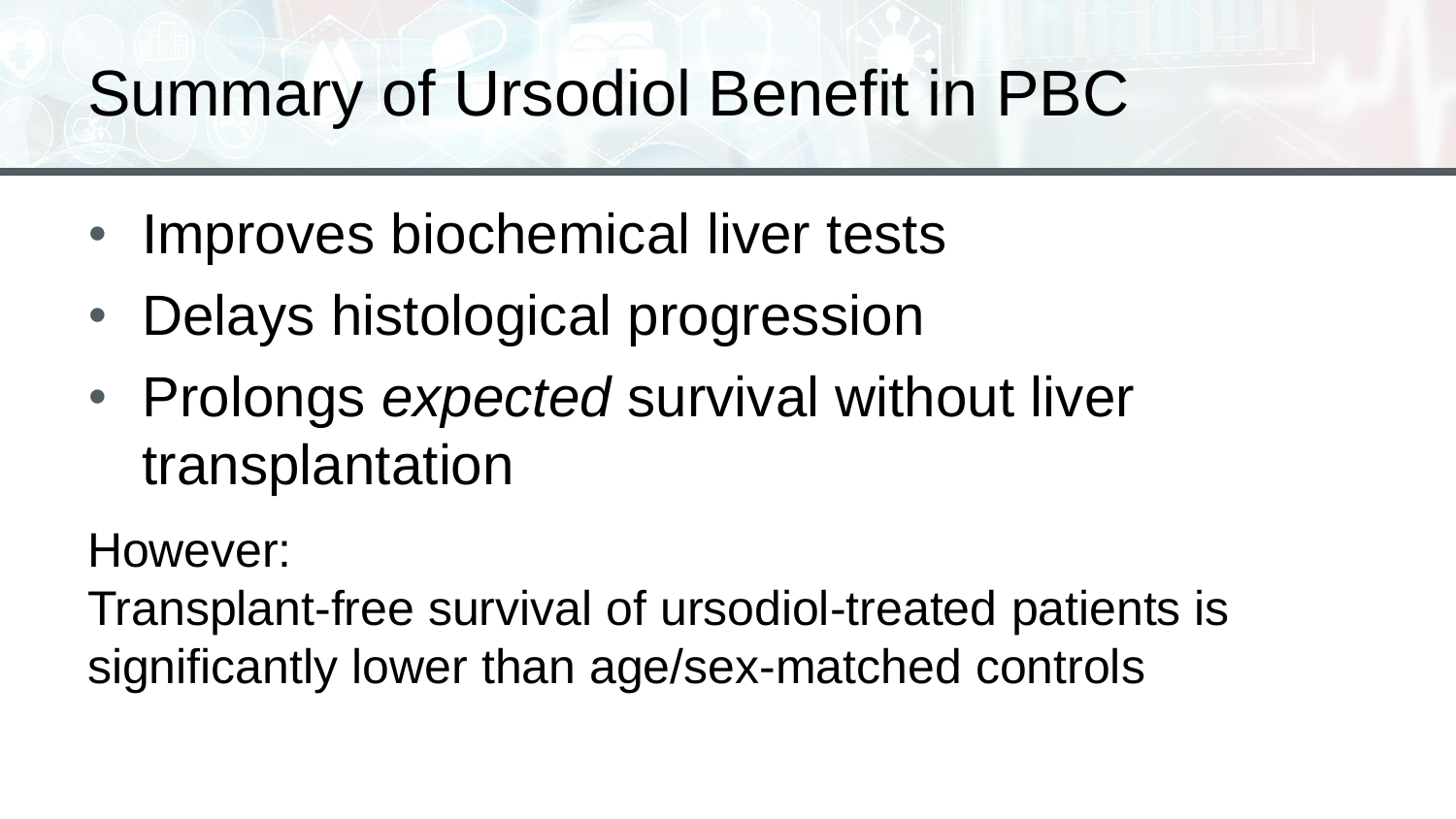# Suboptimal Ursodiol Responders

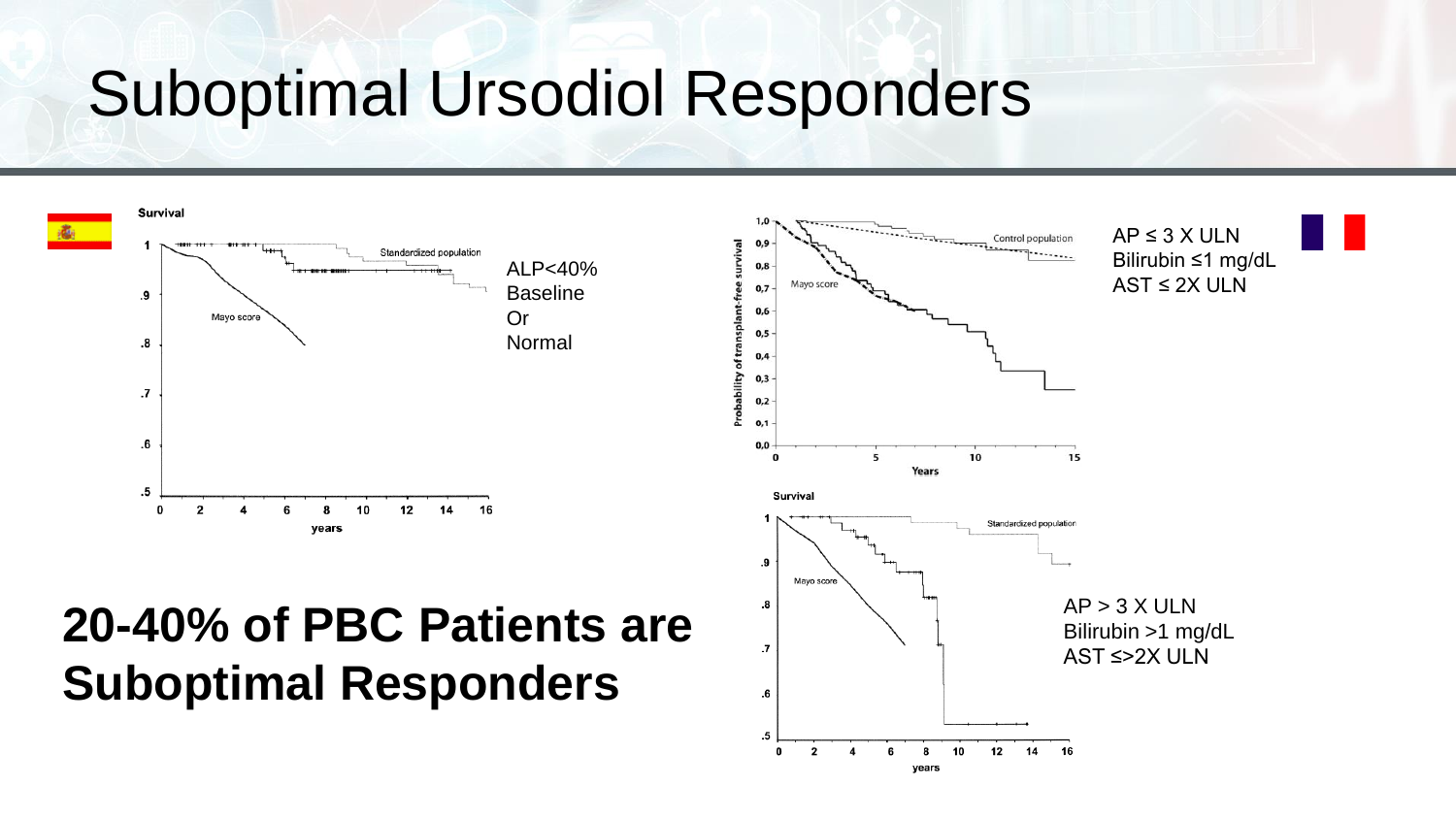# How Is My PBC Patient Doing?



\* If uncertain about possible overlap, treat with urso first and then biopsy if transaminases still high.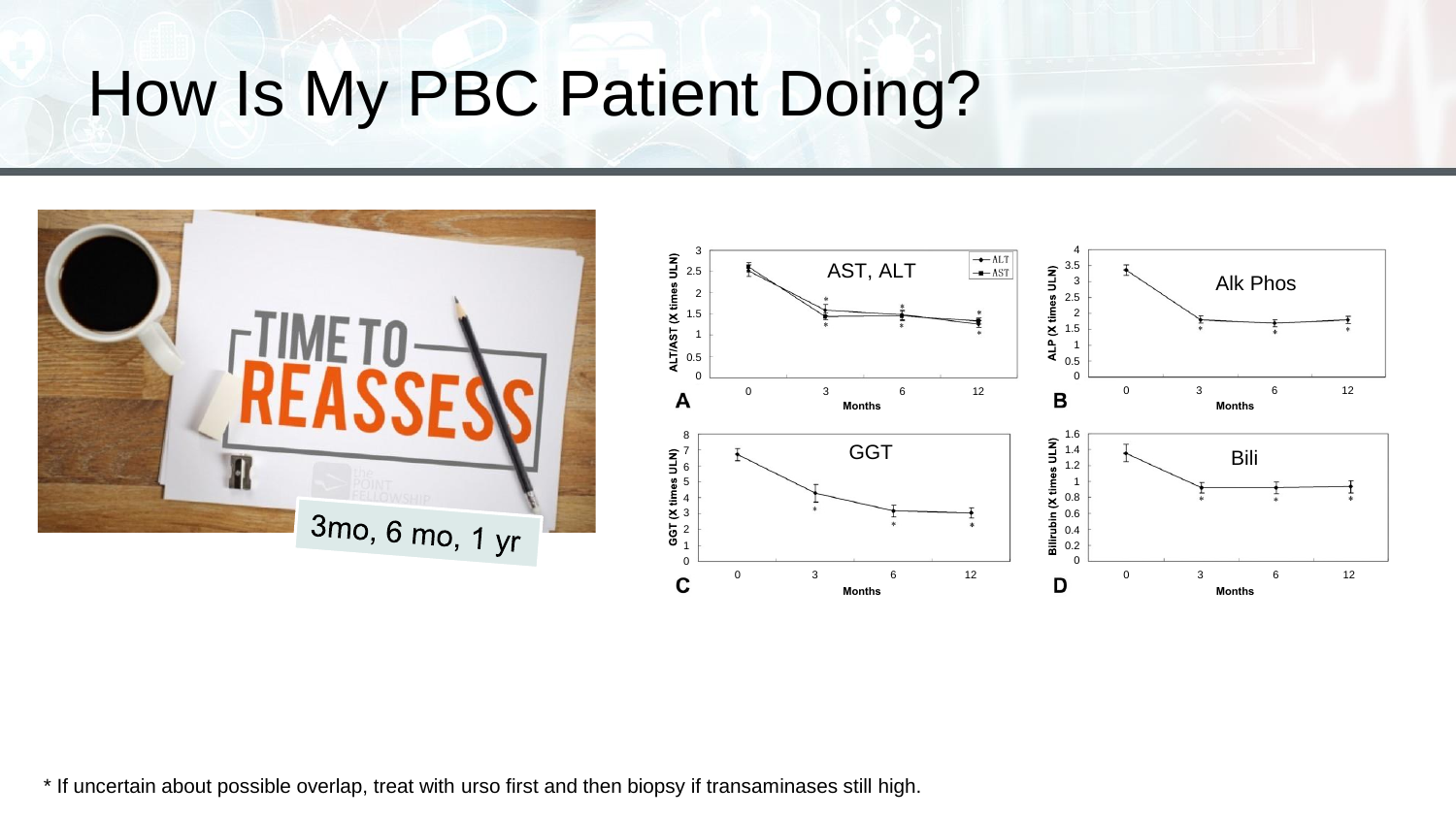# The PBC-GLOBE SCORE

| <b>VARIABLE</b>              |     |
|------------------------------|-----|
| Age at initiation of UDCA    | 53  |
| Total Bilirubin after 1 year | 1.3 |
| Alkaline Phos after 1 year   | 323 |
| Albumin                      | 3.9 |
| <b>Platelets</b>             | 256 |

| <b>SURVIVAL</b> | <b>Tracey</b> | <b>Matched Peers</b> |
|-----------------|---------------|----------------------|
| 3 year (57)     | 93.8%         | 98.0                 |
| 5 year (59)     | 89.1%         | 96.6                 |
| 10 year (64)    | 73.2%         | 92.1                 |
| 15 year (69)    | 57.2%         | 85.2                 |





[www.globalpbc.com;](http://www.globalpbc.com/) GlobeScore app (apple, android).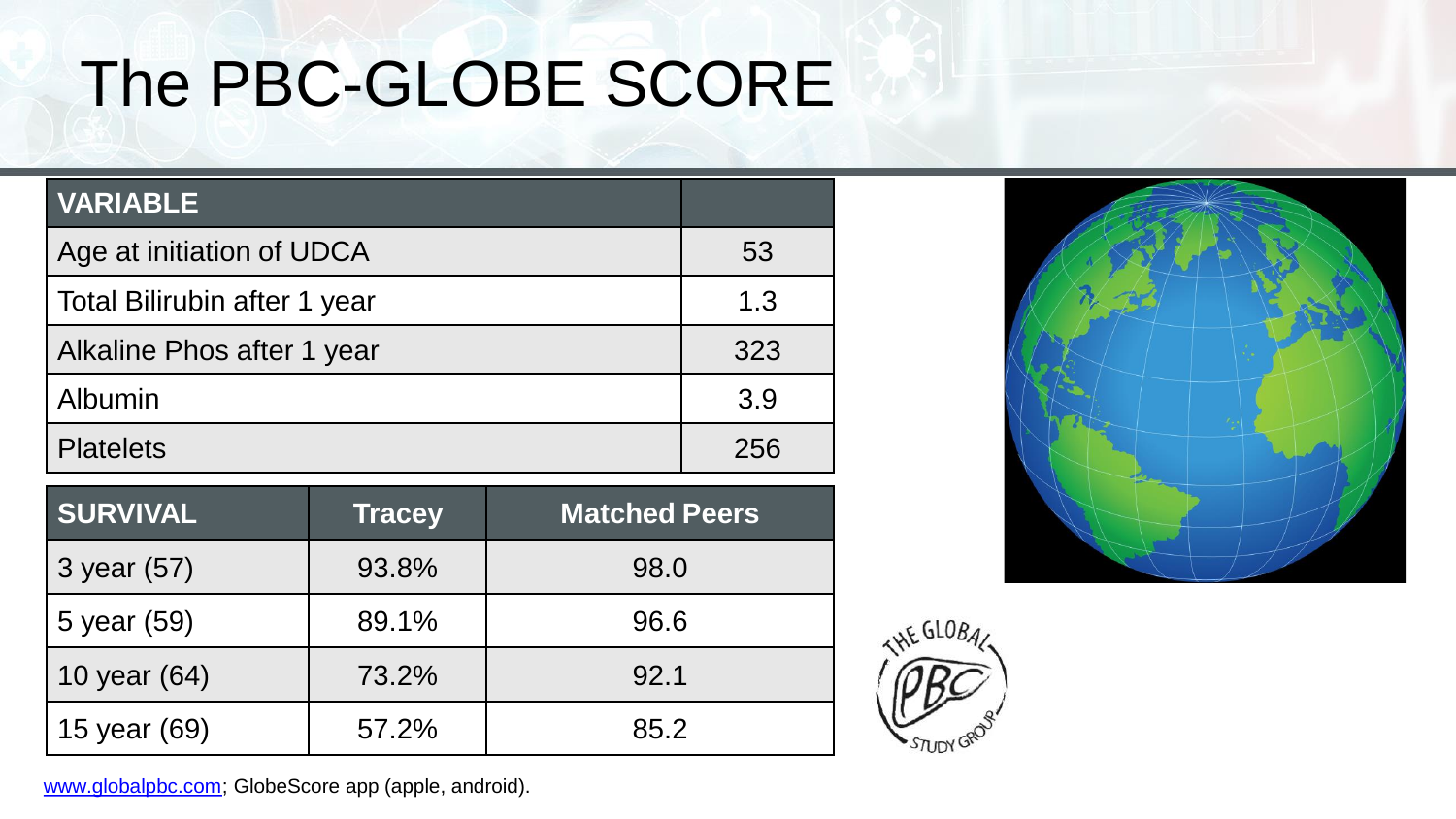# FXR Agonists: Obeticholic Acid (OCA)

### 6-Ethyl-Chenodeoxycholic Acid



Chemical Structure of INT-747 (6-ECDCA)



100X more potent stimulation of farnesoid X receptor (FXR) than CDCA Ursodiol has neglibile FXR activity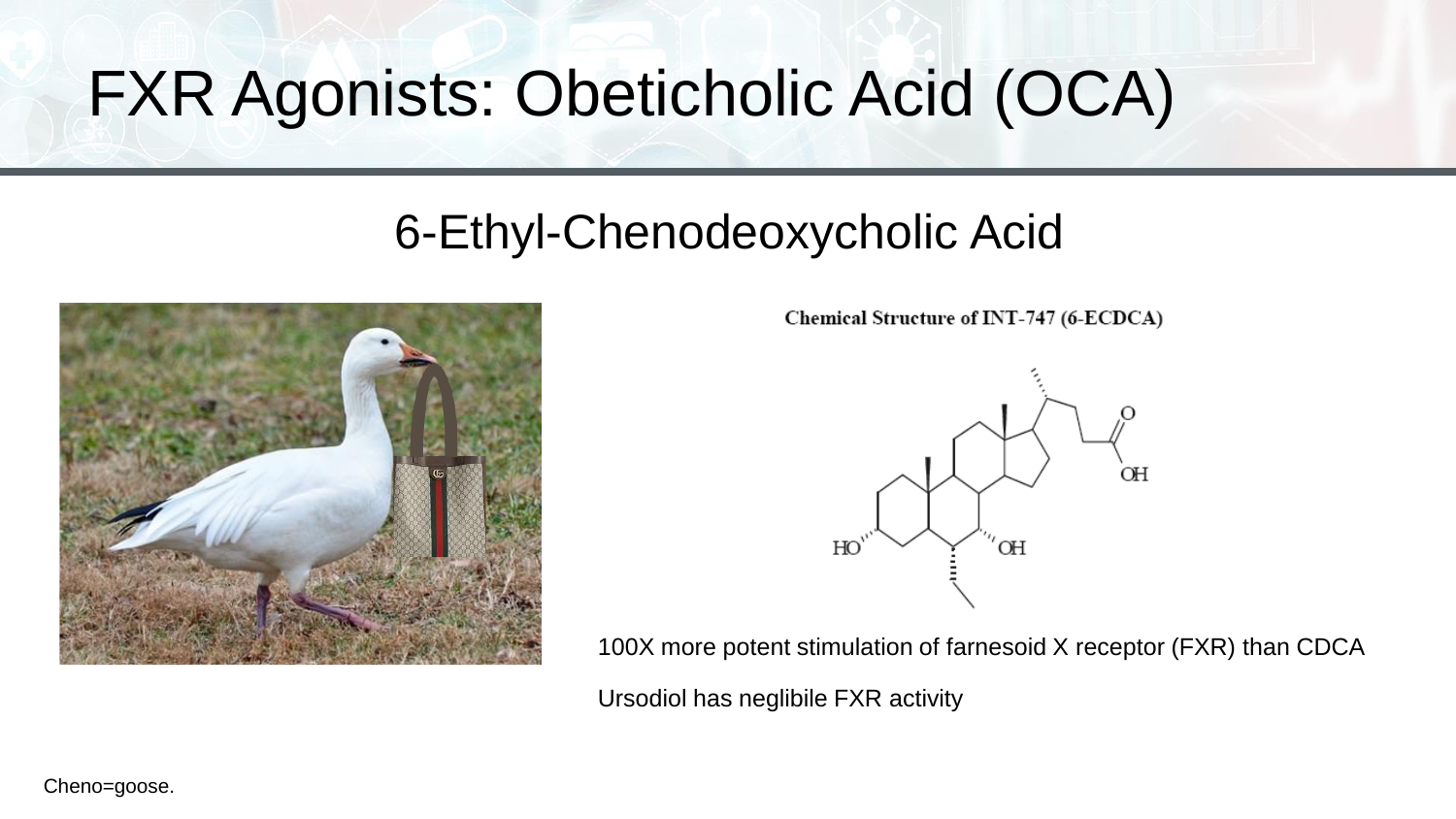# Enterohepatic Circulation

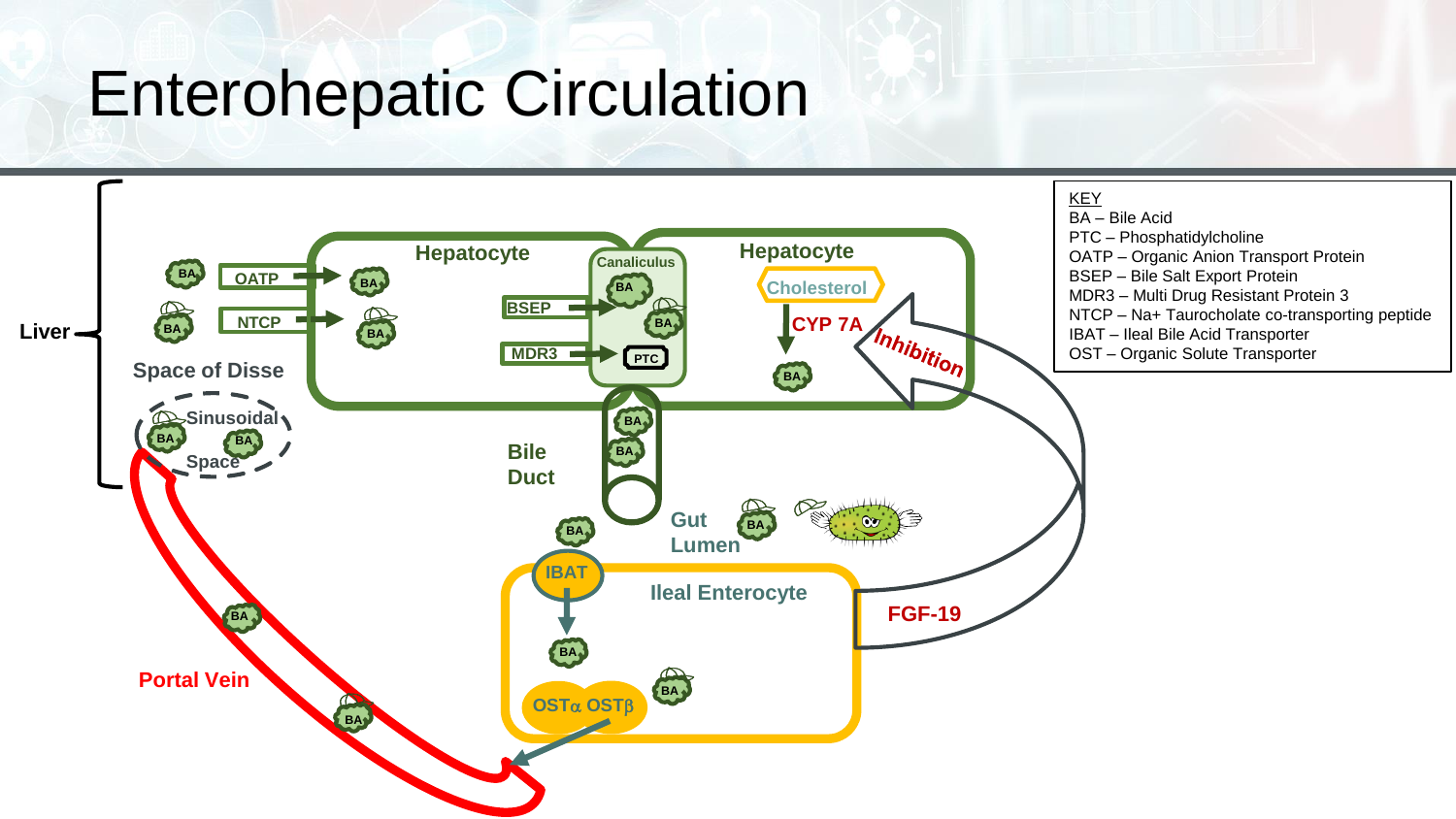## Alkaline Phosphatase Improves With Obeticholic Acid Treatment

**OCA Absolute Reduction in ALP in PBC Suboptimal Ursodiol Responders**



Wilcoxon signed rank test (p-value)

Figure courtesy of D Shapiro.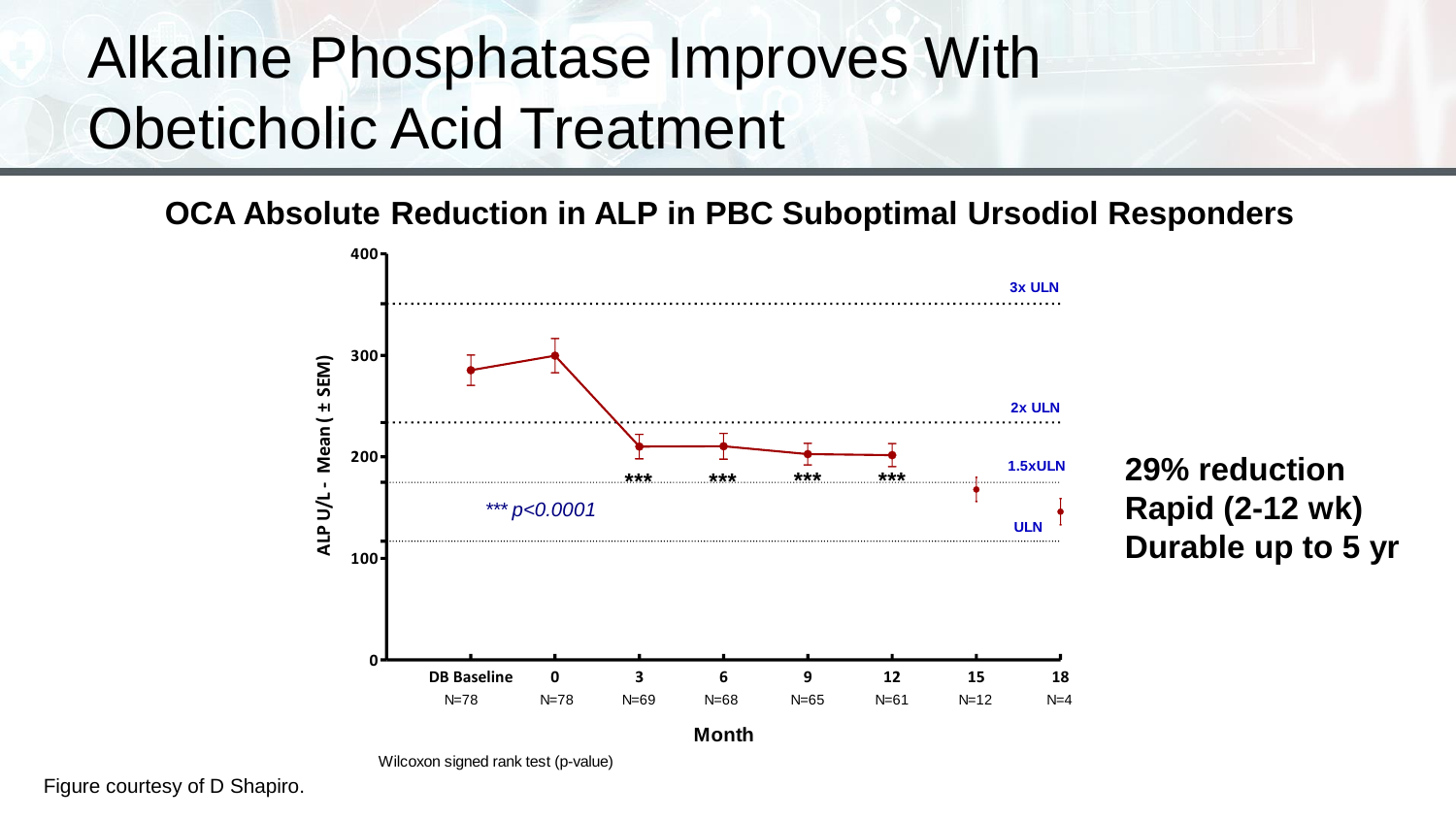## Can OCA Do More Than Just Improve ALP?

- 1. A placebo-controlled trial with clinical outcomes was mandated by FDA upon conditional approval and is ongoing. Recruitment is slow
- 2. OCA has a positive effect on GLOBE score, predicting improved survival
- 3. OCA has a positive effect on APRI score

4. OCA, 10mg, is associated with reduced liver stiffness, although not statistically significant after 1 or 2 yrs

| <b>APRI Improvement</b><br>Baseline APRI > $0.54$ $\rightarrow$ Month 12 APRI $\leq 0.54$ |                            |                      |  |
|-------------------------------------------------------------------------------------------|----------------------------|----------------------|--|
| Placebo<br>$n$ (%)                                                                        | $OCA 5 - > 10$ mg<br>n (%) | OCA 10 mg<br>$n$ (%) |  |
| 6(9)                                                                                      | 16(27)                     | 15(25)               |  |

| Liver Stiffness (Fibroscan) |                          |                           |  |
|-----------------------------|--------------------------|---------------------------|--|
|                             | Placebo<br>mean kPa (SD) | OCA 10mg<br>mean kPa (SD) |  |
| <b>Baseline</b>             | 12.7(10.7)               | 11.4(8.2)                 |  |
| $12 \text{ mo}$             | $+0.5(3.0)$              | $-0.3(6.9)$               |  |
| 24 mo                       | $+0.9(4.4)$              | $-0.9(7.4)$               |  |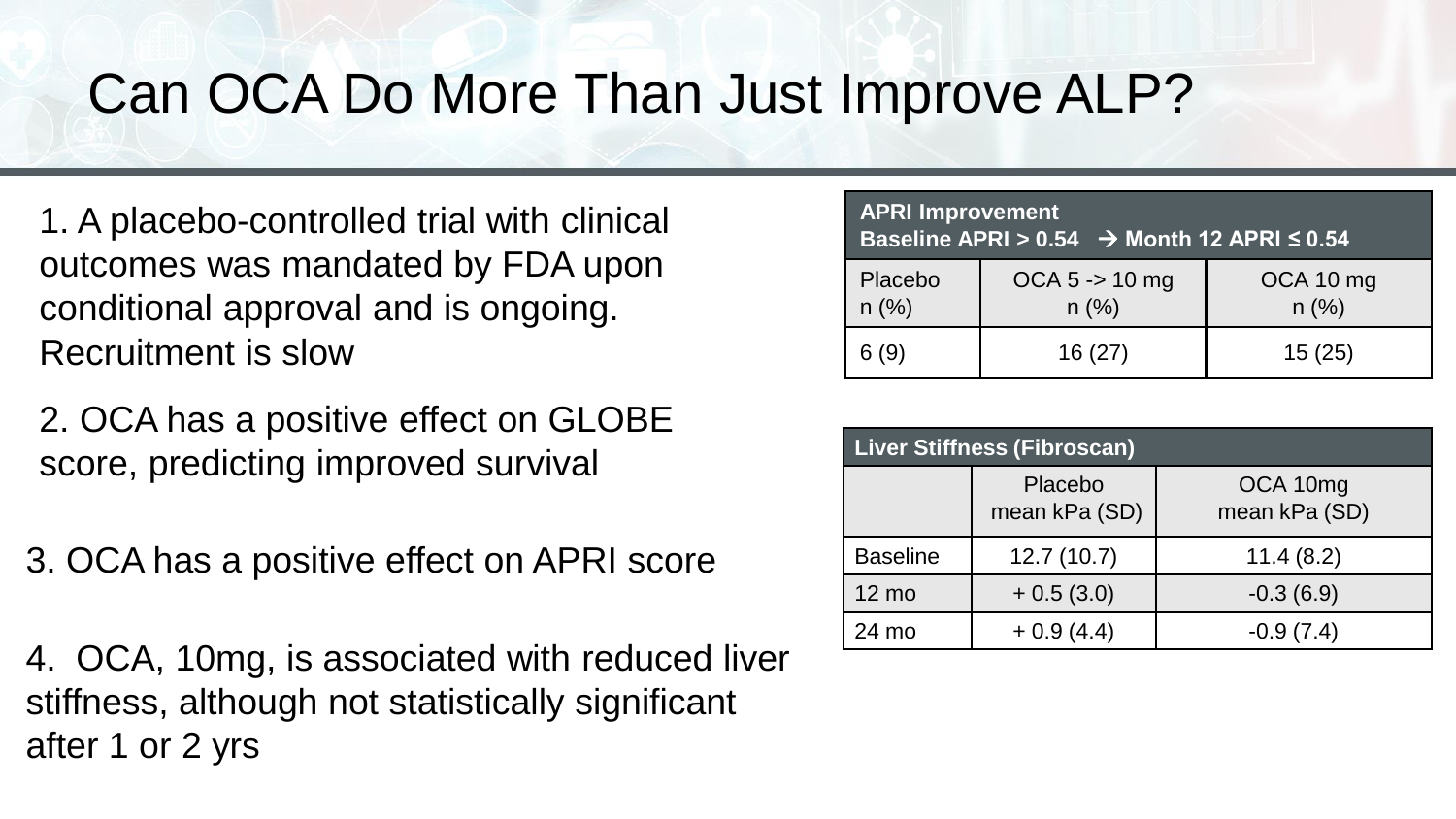### Potential Adverse Effects: Itch, Gallstones/Cholecystitis **Hepatotoxicity**

**Pruritus: Common, dose related** 

| <b>Pruritus</b> | <b>Placebo</b> | <b>OCA 5-&gt;10mg</b> | OCA 10 mg |
|-----------------|----------------|-----------------------|-----------|
| Phase 3 trial   | 38%            | 56%                   | 68%       |
| 4yr open label  | n/a            | 77%                   |           |

Gallstones/Cholecystitis: Increases [ cholesterol ] in gallbladder bile. Multiple post marketing reports

Grade 3 Hepatoxicity: 5.2 per 100 patient exposure years with 10 mg and 2.4 with placebo. Dose related 9.8 per 100 patient years for 25 mg daily and 54.5 for 50 mg daily 19 deaths and 11 cases of severe liver injury, most cirrhotic

No correlation with itch

LiverTox.Nih.gov; Nevens et al. *N Engl J Med.* 2016; 375:631-643; Kowdley et al. AASLD. 2019. *LateBreaker*; Trauner et al. *Lancet Gastroenterology & Hepatology*. 2019; 4, 445-453.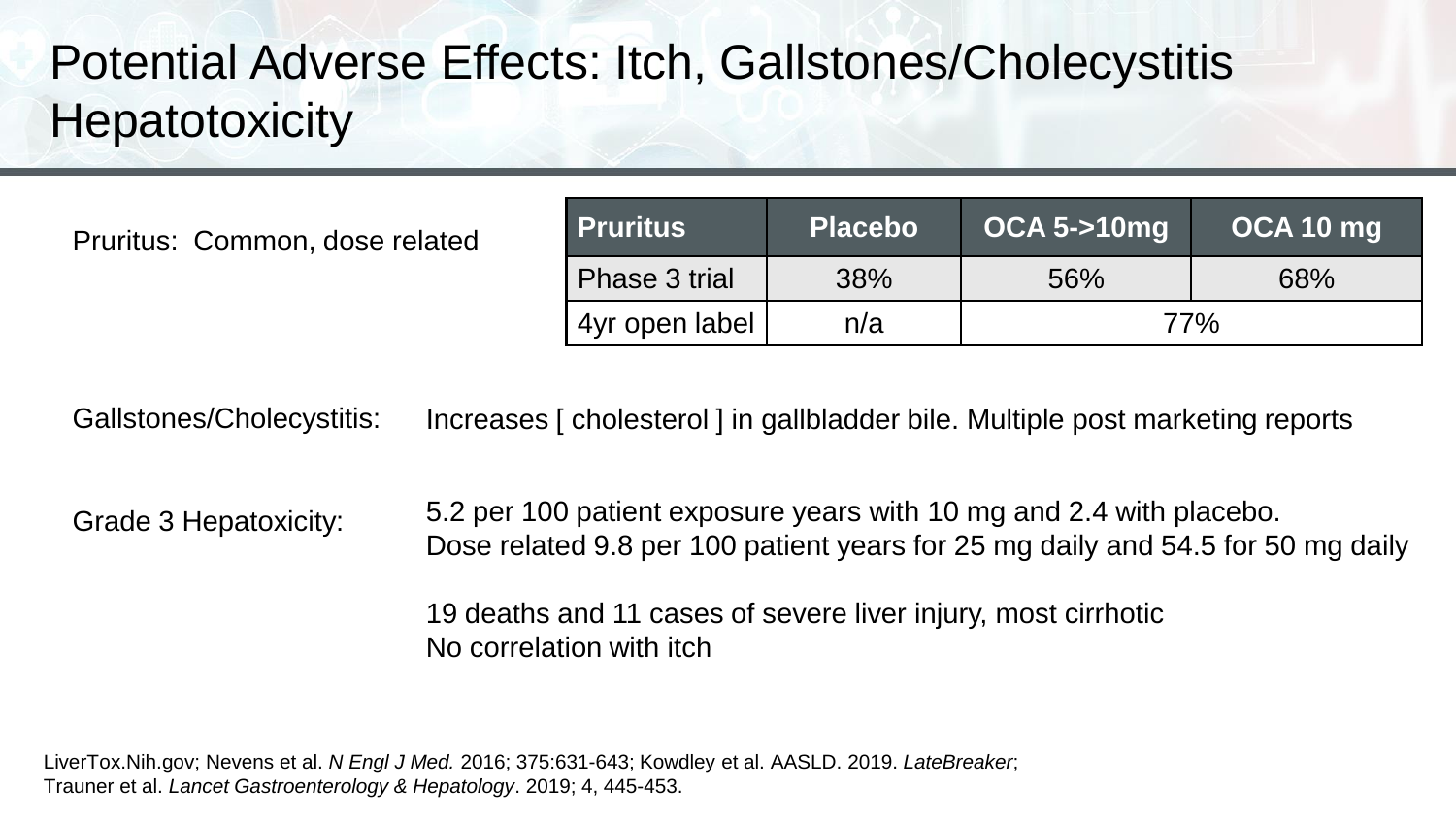#### Sept 2017



**Black** 

Jan 2018

Box

#### FDA WARNING:

- Ocaliva is being incorrectly dosed in some pts with mod-severe decrease in liver function
- Resulting in increased risk of serious liver injury and death
- May be associated with liver injury in some patients with mild disease who are receiving the correct dose
- Recommended dosing:
	- Compensated Childs A: 5 mg daily
	- Childs B or C or hx decompensating event: 5mg weekly
	- May increase as tolerated after 3 months up to 10 mg daily

WARNING: HEPATIC DECOMPENSATION AND FAILURE IN **INCORRECTLY DOSED PBC PATIENTS WITH CHILD-PUGH CLASS B OR C OR DECOMPENSATED CIRRHOSIS** See full prescribing information for complete boxed warning

- In postmarketing reports, hepatic decompensation and failure, in some cases fatal, have been reported in patients with primary biliary cholangitis (PBC) with decompensated cirrhosis or Child-Pugh Class B or C hepatic impairment when OCALIVA was dosed more frequently than recommended.  $(5.1)$
- The recommended starting dosage of OCALIVA is 5 mg once weekly for patients with Child-Pugh Class B or C hepatic impairment or a prior decompensation event. (2.2)

Indication changed in US

June 2021

*Ocaliva is indicated for the treatment of adult patients with PBC who are*

- *Without cirrhosis or*
- *Compensated cirrhosis who do not have evidence of portal hypertension*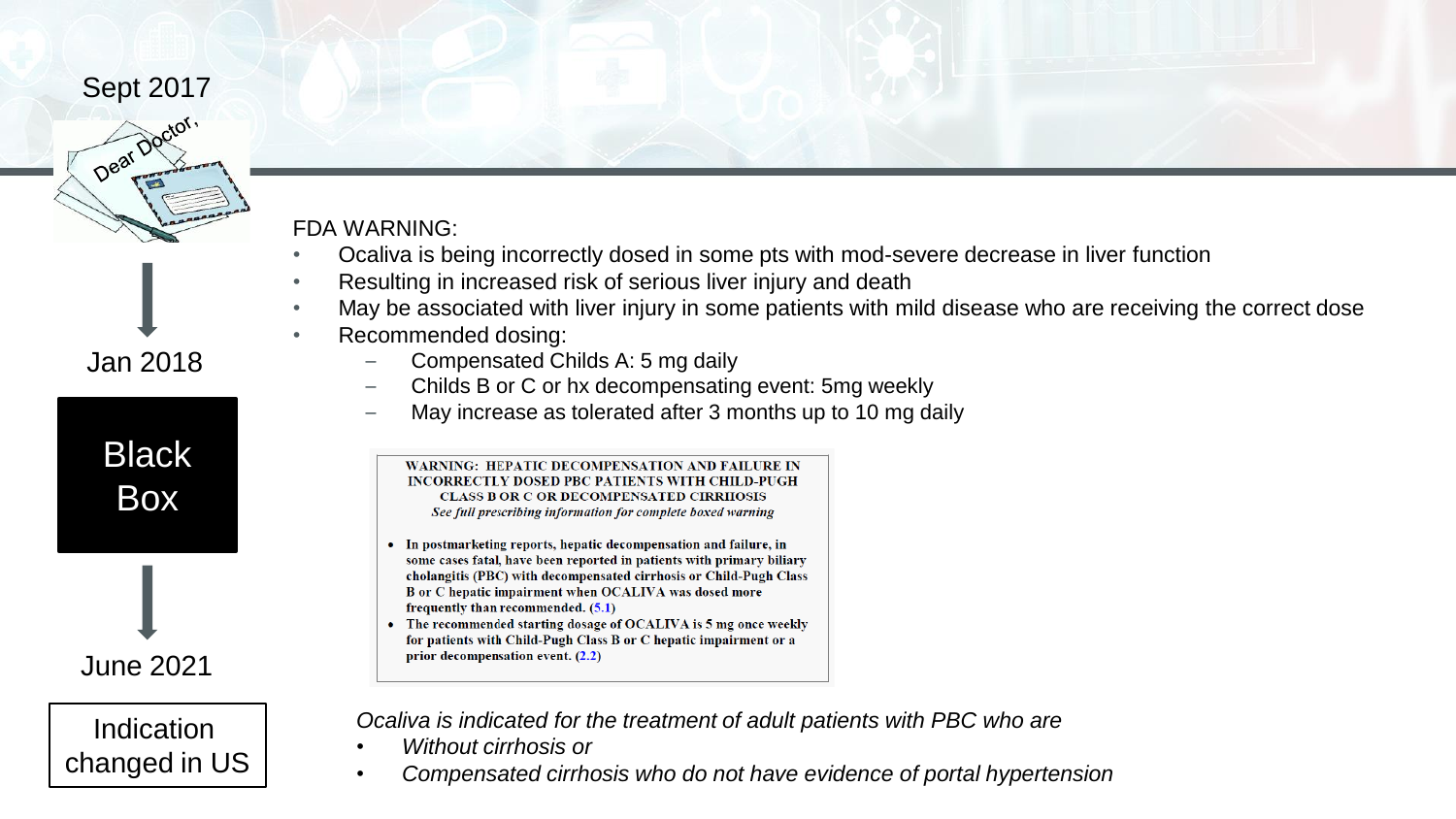#### Alternative Farnesiod X Receptor (FXR) Agonists (Cilofexor, EDP-305,tropifexor)

**Alkaline Phosphatase Reduction (IU/L) in in suboptimal ursodiol responders/ intolerant**



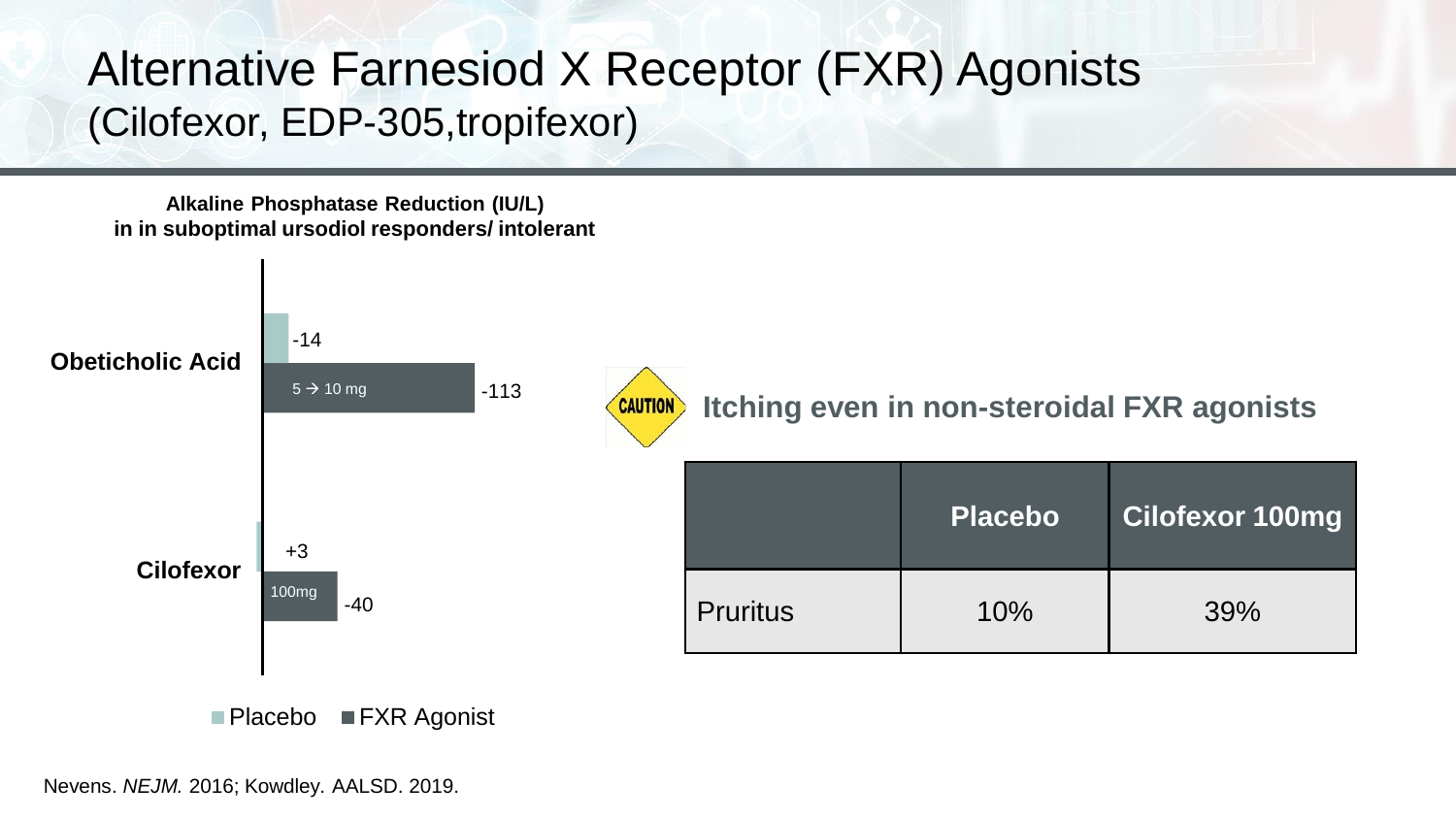# Enterohepatic Circulation:

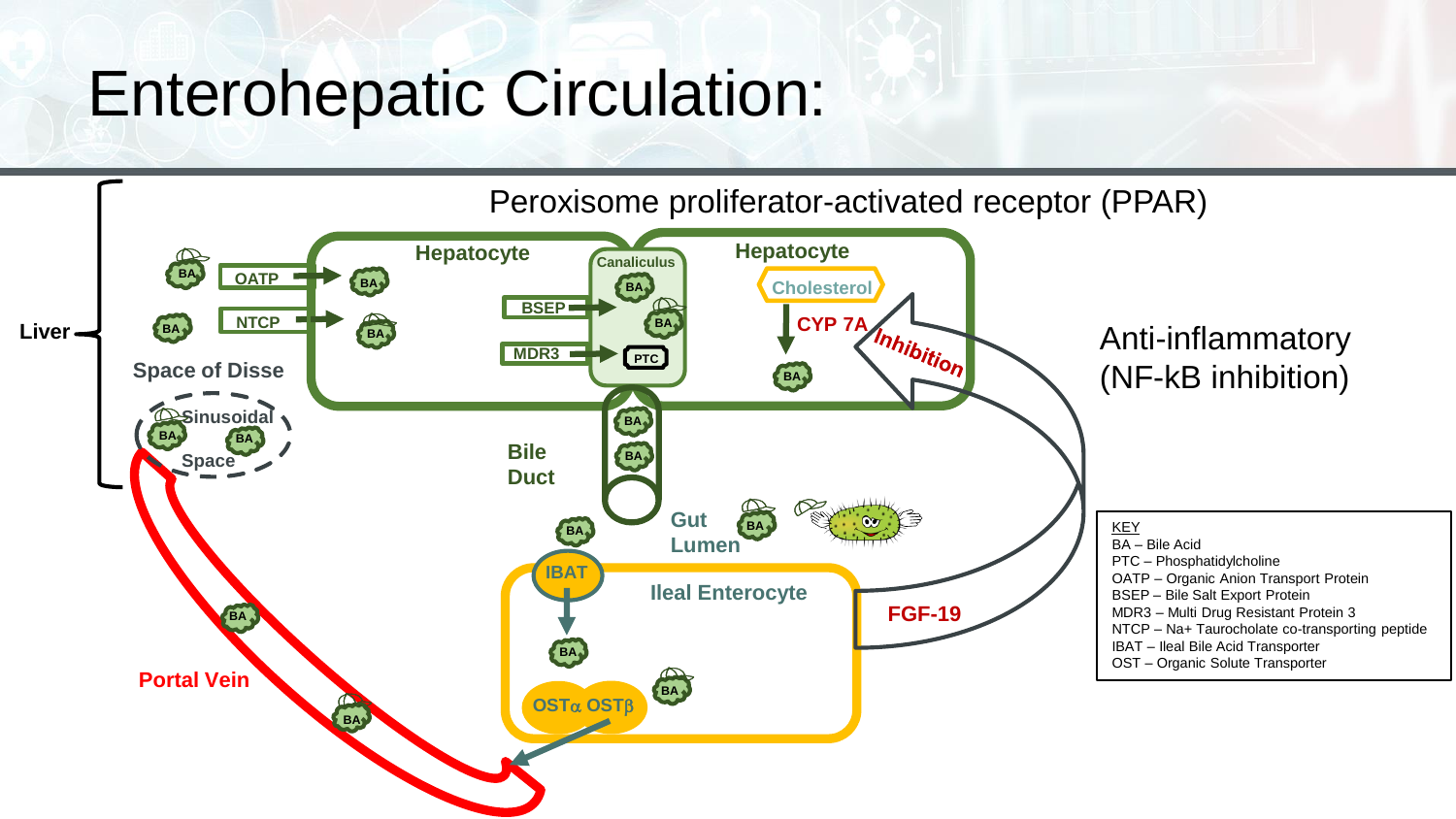# PPAR Agonists  $(\alpha,\beta/\delta,\gamma)$  Improve ALP

#### **Improve biochemistries** → **predicted survival**



Alkaline Phosphatase Reduction (IU/L) + ursodiol

Saroglitazar, elafibrinor results pending publication. Corpechot. *NEJM*. 2018; Grigorian. *Clin Res Hep*. 2015; Cymabay.com->Abstract.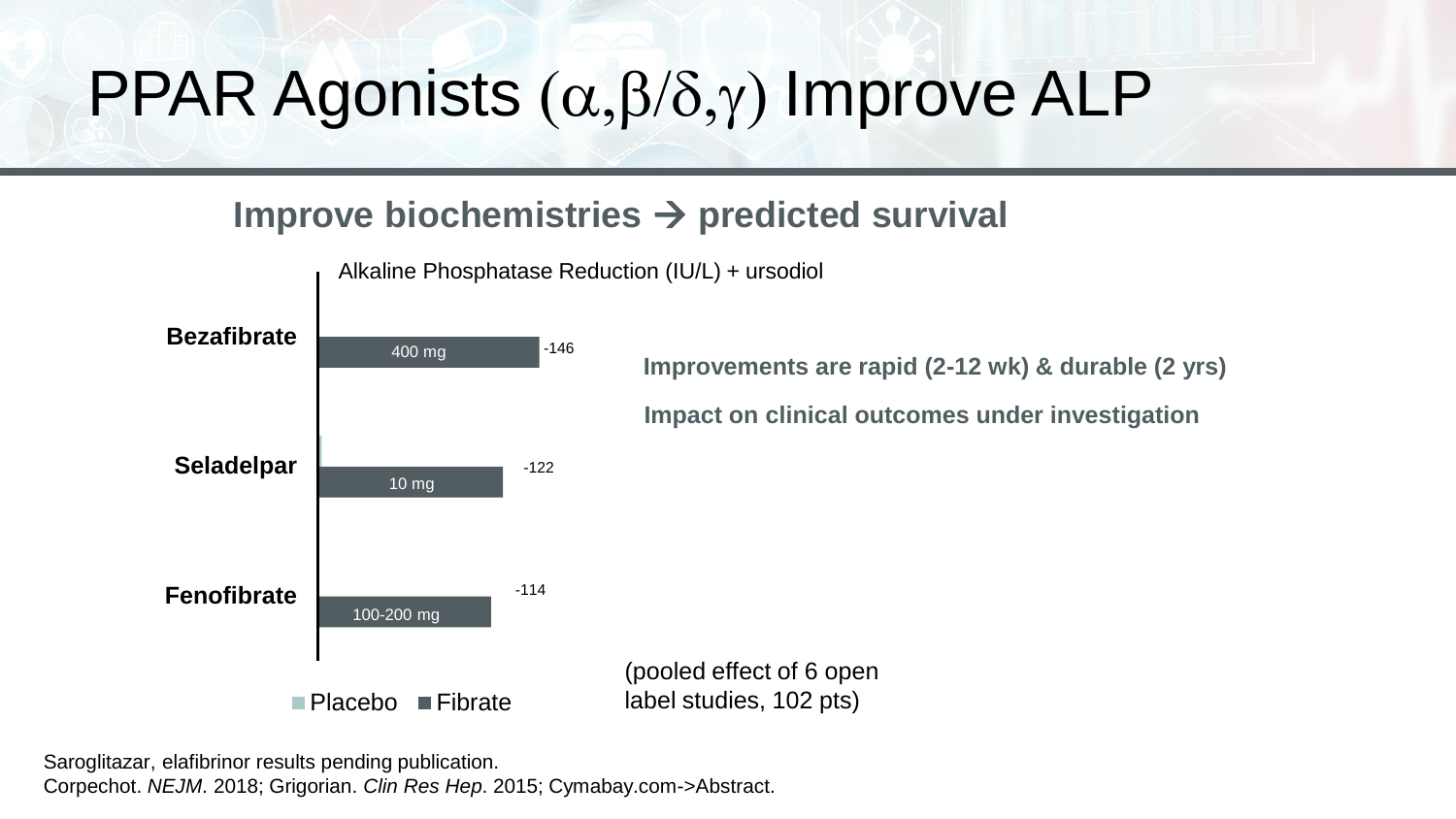## Bezafibrate Also Improves Itch and Liver Stiffness



Corpechot et al. *J Hepatology*. 2017.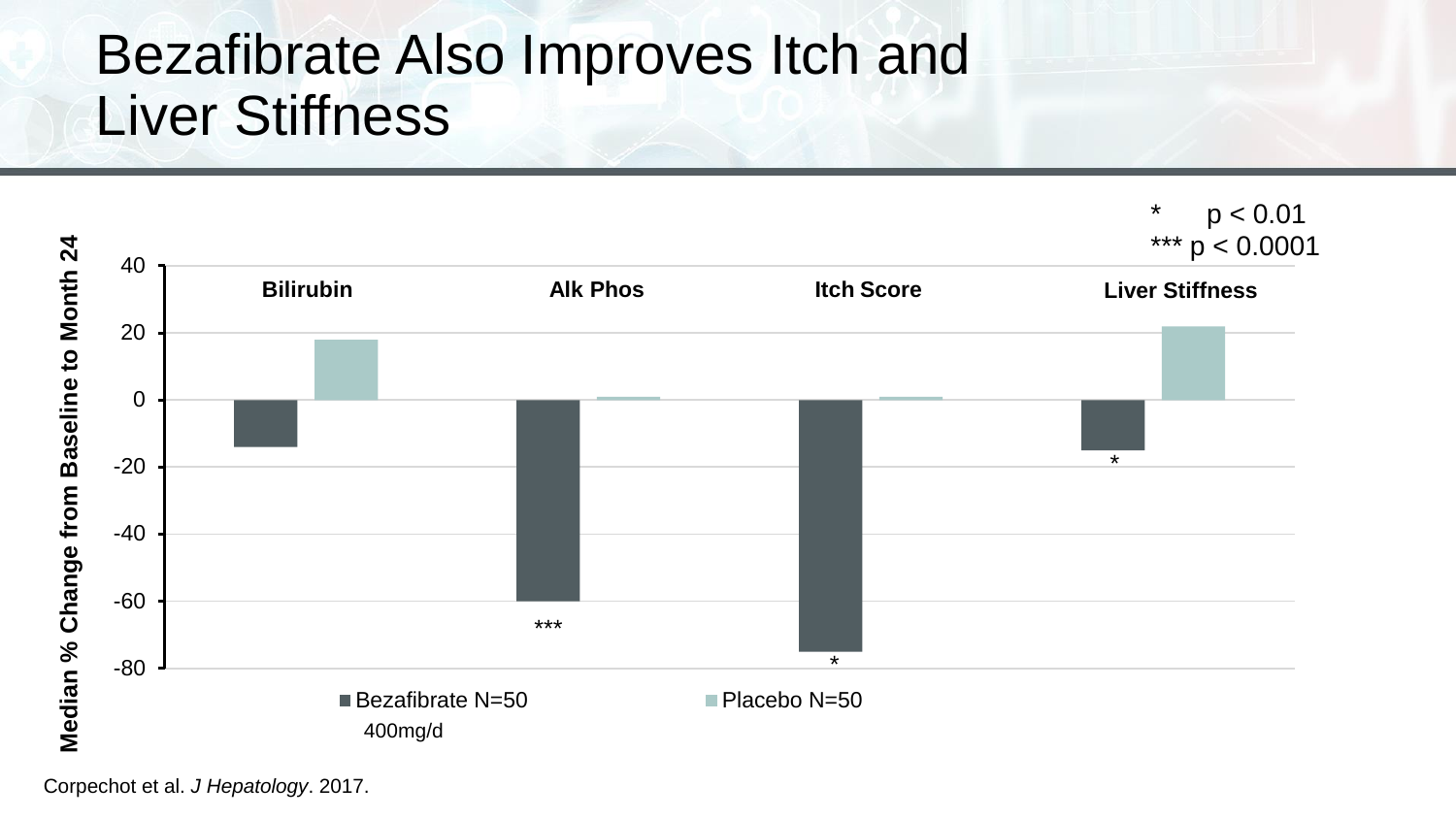## FDA CONSIDERS FENOFIBRATE CONTRAINDICATED IN PBC

#### CONTRAINDICATIONS:

- Patients with severe renal impairment, including those receiving dialysis
- Patients with active liver disease, **including those with primary biliary cirrhosis** and unexplained persistent liver function abnormalities
- Patients with pre-existing gallbladder disease
- Nursing mothers
- Patients with known hypersensitivity to fenofibrate or fenofibric acid

**Hepatotoxicity of Fibrates** 20% elevated transaminases 3-5% > 3X ULN Rare: Acute liver failure Increase in gallstones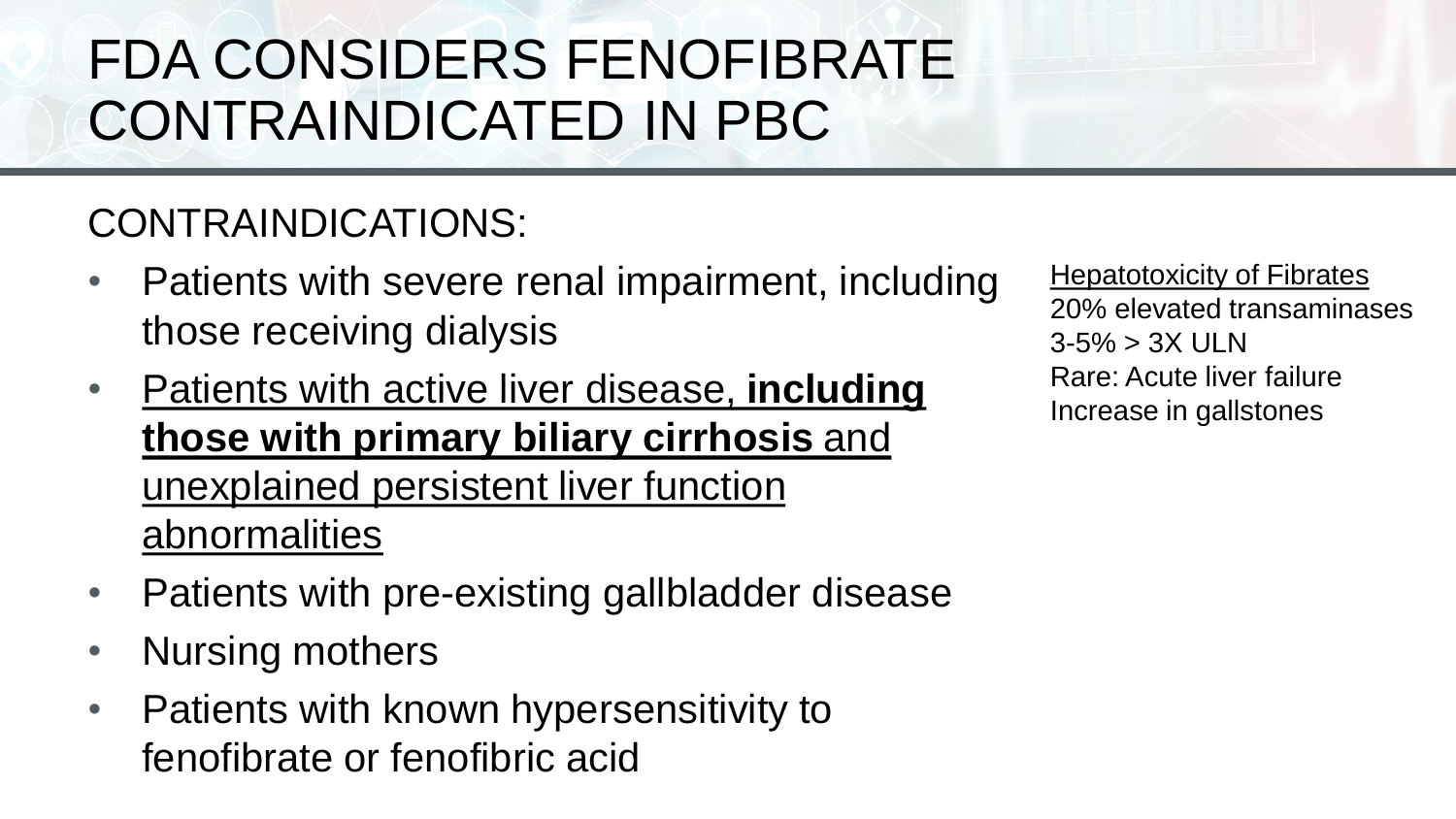### PBC Therapeutic CLINICAL TRIALS IN USA

| <b>Patient</b>                                                                    | <b>Drug</b>             | <b>Status</b> | <b>Near You</b>                                                                                               |
|-----------------------------------------------------------------------------------|-------------------------|---------------|---------------------------------------------------------------------------------------------------------------|
| <b>Suboptimal UDCA</b><br><b>Responder</b><br>ALP> 1.67 X ULN or<br>intolerant    | Seladelpar              | Enrolling     | Pittsburgh, PA<br>New York, NY<br>Richmond, VA                                                                |
| <b>Suboptimal UDCA</b><br><b>Responder</b><br>ALP $> 1.67$ X ULN or<br>intolerant | Elafibranor             | Enrolling     | New York NY x3<br>Hershey, Philadelphia, PA<br>Charlottesville, Richmond,<br>Newport News, VA                 |
| <b>Compensated</b><br><b>Cirrhosis</b><br>(Bili 1-3XULN or<br>ALP > 5X ULN        | <b>Obeticholic Acid</b> | Enrolling     | Worcester, MA<br>Baltimore, MD<br>Paterson, NJ<br>New York, Rochester, NY<br>Philadelphia, PA<br>Richmond, VA |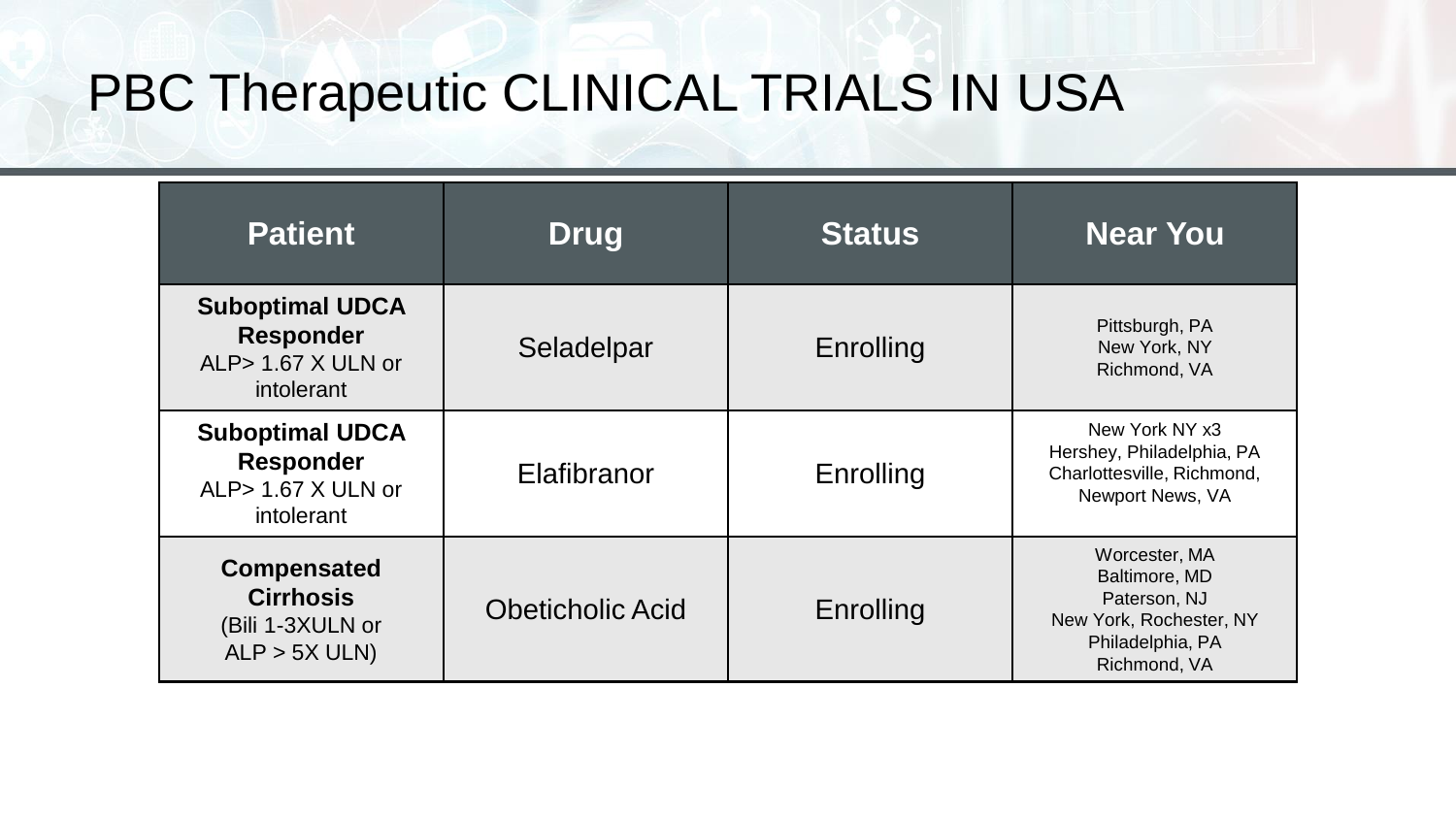# Liver Transplantation for PBC

- Definitive treatment, but not a cure
- Recurrent PBC 20% 40%, rarely progresses to cirrhosis
- 3% of all LT
- New additions to waitlist decreasing each year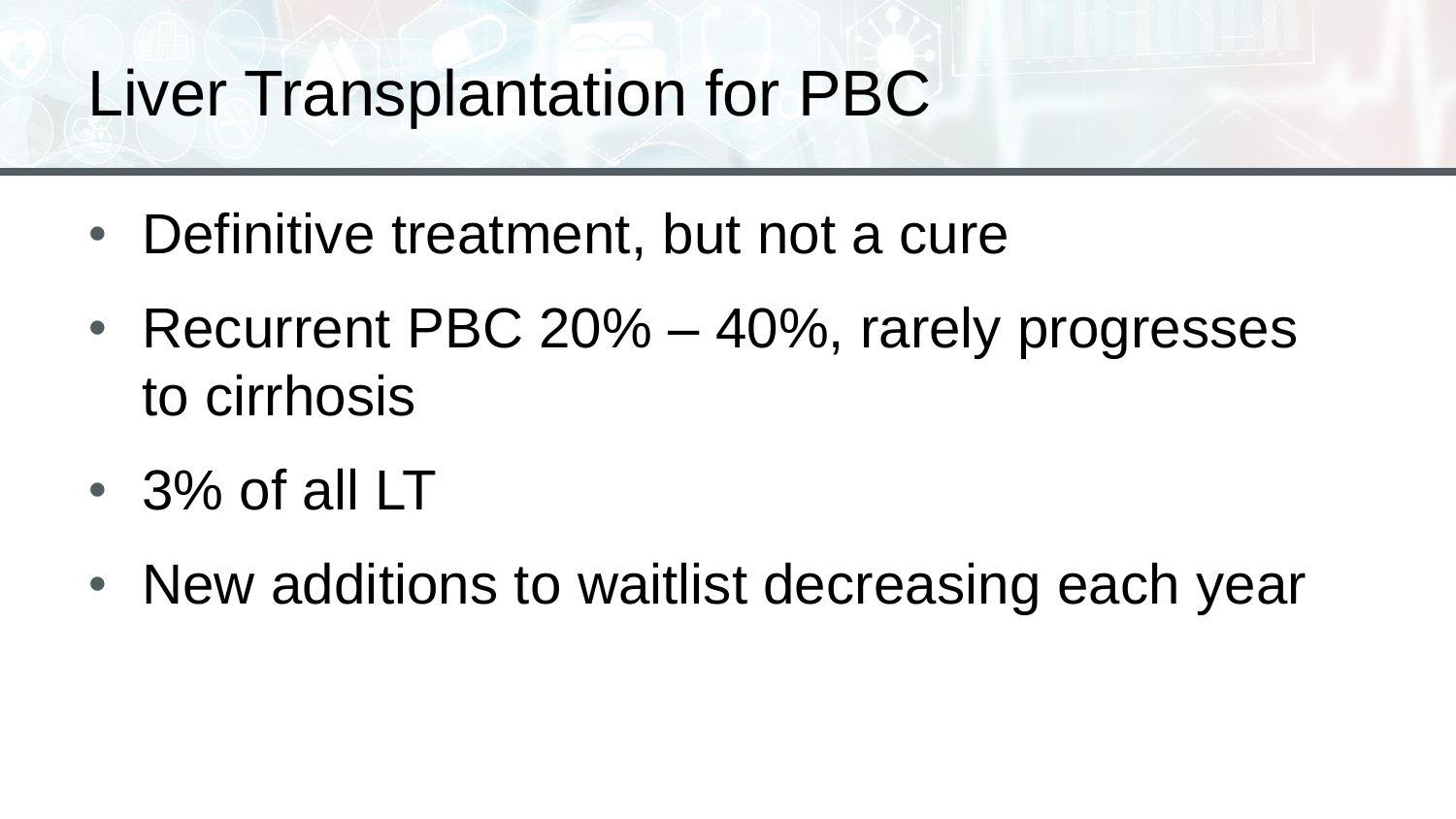## ASBT/IBAT Inhibitors May Improve Pruritus

- Apical Sodium-Dependent Bile Acid Transporter/
- Ileal Bile Acid Transporter



Side effect: diarrhea, abdominal discomfort



June 2021 – odevixibat FDA approved to treat itch in PFIC

Heagadi et al. *Lancet*. 2017; Mayo et al. *J Hep*. 2017.